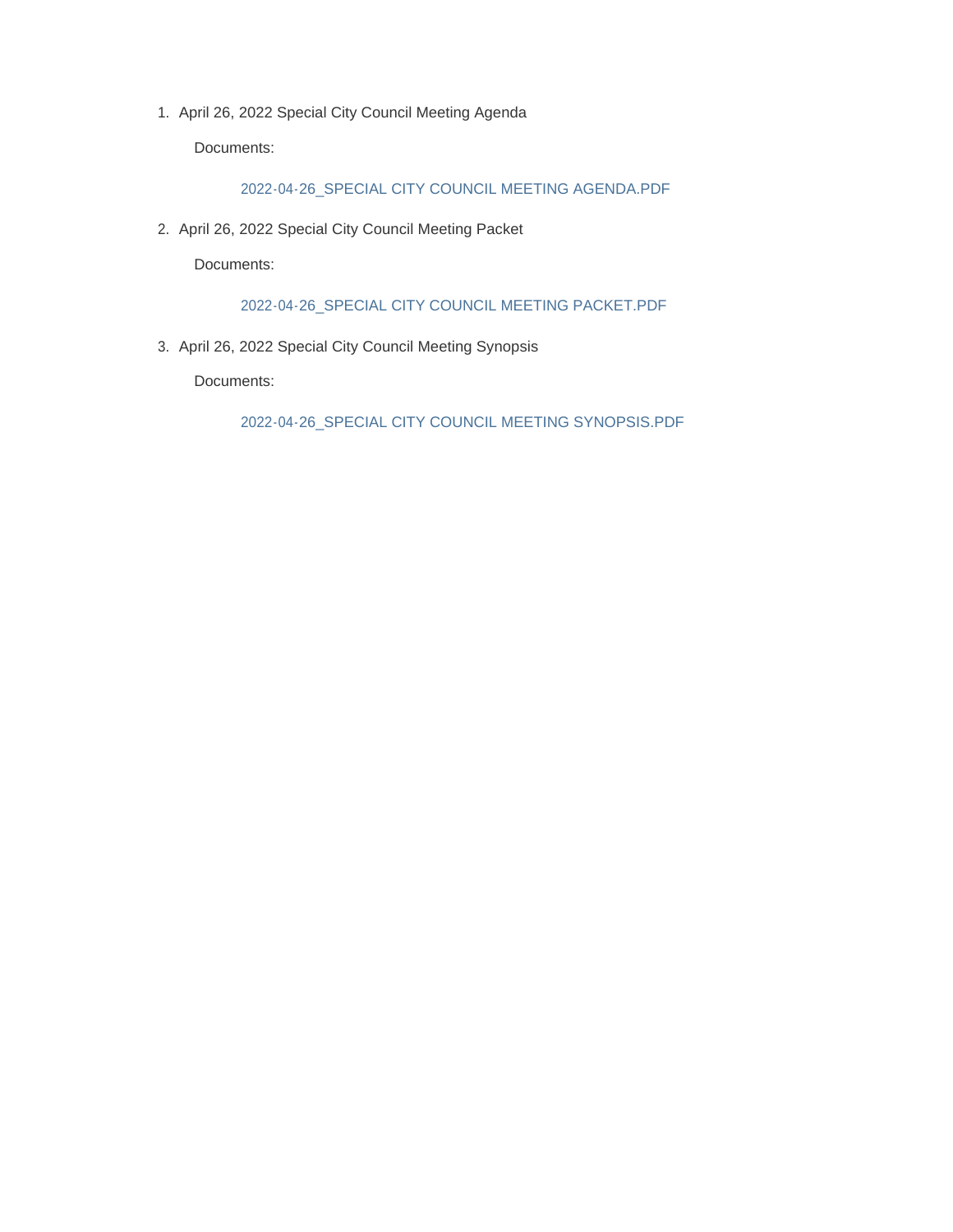

**MAYOR** Michael C. Taylor

City Council Chambers City Hall 40555 Utica Road Phone 586.446.CITY

#### COUNCIL MEMBERS

Liz Sierawski, Mayor Pro Tem Deanna Koski Michael V. Radtke Jr. Maria G. Schmidt Henry Yanez Barbara A. Ziarko

# AGENDA FOR SPECIAL CITY COUNCIL MEETING

Tuesday April 26, 2022

6:30 PM

- 1. CALL TO ORDER
- 2. PLEDGE OF ALLEGIANCE AND INVOCATION
- 3. ROLL CALL
- 4. APPROVAL OF AGENDA
- 5. BUDGET WORKSHOP DISCUSSION
	- A. Police Fire Community Relations Public Works Water & Sewer Fund

## 6. COMMUNICATIONS FROM CITIZENS

This item shall be taken up at 9:30 p.m. if the business portion of the agenda has not been concluded.

In accordance with the Sterling Heights Governing Body Rules of Procedure, under this agenda item, citizens are permitted to address the City Council on issues not on the agenda. Citizens are afforded a reasonable opportunity to be heard. Generally, no response shall be made to any communication from a citizen until all citizens have been permitted to speak.

You may be called to order by the Chair or a Council member if you:

- Attempt to engage the Council or any member in debate
- Fail to address the Council on matters germane to City business
- Use vulgarity
- Make personal attacks on persons or institutions
- Disrupt the public meeting

If you are called to order, you will be required to take your seat until the Council determines whether you will be permitted to continue.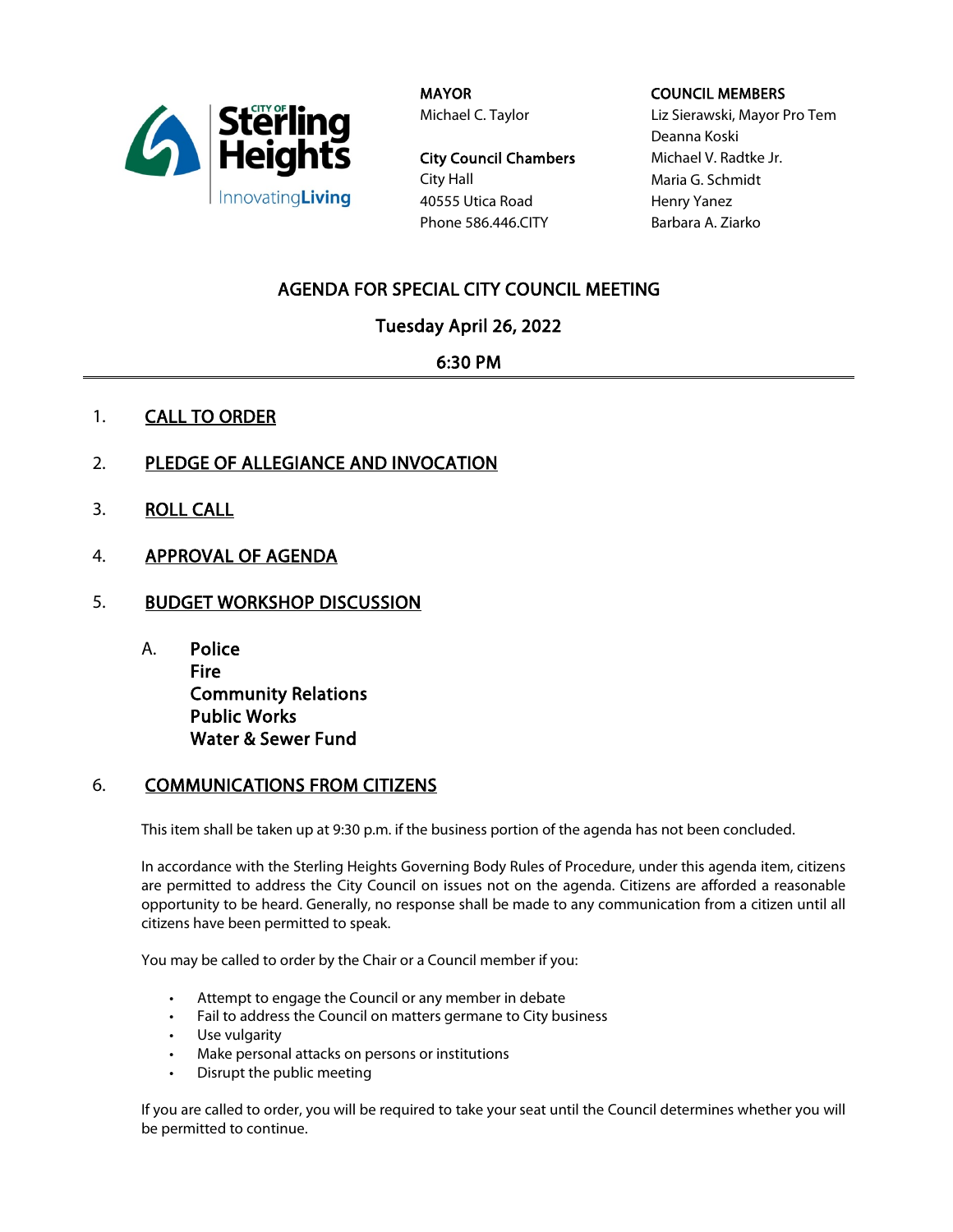Regular Meeting of City Council Tuesday April 26, 2022 Page 2

These rules are in place and will be followed to ensure order and civility.

### 7. REPORTS FROM CITY ADMINISTRATION AND CITY COUNCIL

- 8. UNFINISHED BUSINESS
- 9. NEW BUSINESS

## 10. CLOSED SESSION PERMITTED UNDER ACT 267 OF 1976 - (roll call vote required)

11. **ADJOURN** 

### **Clerk of the Council**

The City of Sterling Heights will provide necessary reasonable auxiliary aids and services to individuals with disabilities at the meeting upon 7 days notice to the Community Relations Department at 446-CITY.

The backup information for this agenda is available on the City's website. **Go t[o www.sterling-heights.net](http://www.sterling-heights.net/) and click on City Council e-Packets.**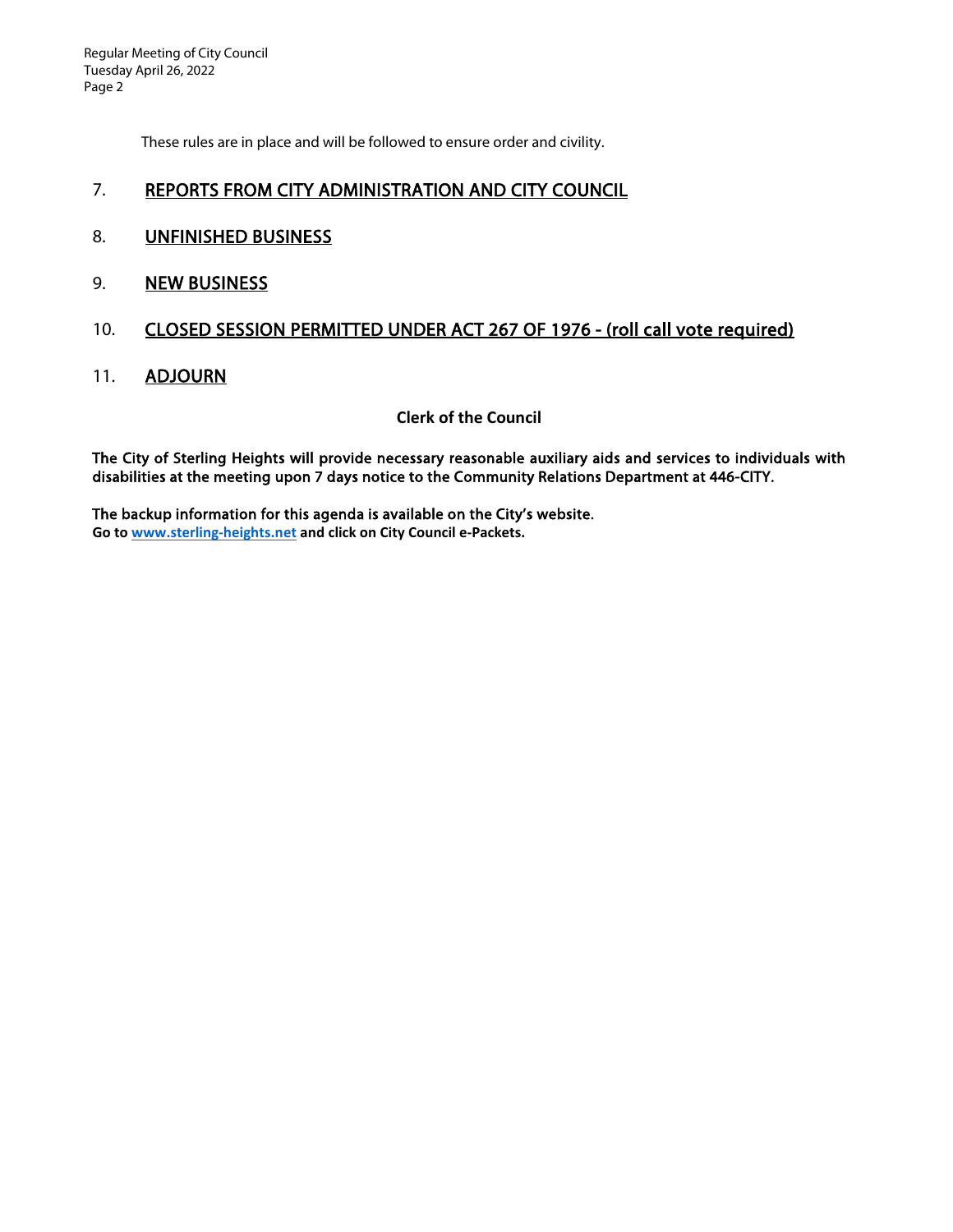

**MAYOR** Michael C. Taylor

**City Council Chambers** City Hall 40555 Utica Road Phone 586.446.CITY

#### **COUNCIL MEMBERS**

Liz Sierawski, Mayor Pro Tem Deanna Koski Michael V. Radtke Jr. Maria G. Schmidt Henry Yanez Barbara A. Ziarko

### **AGENDA FOR SPECIAL CITY COUNCIL MEETING**

**Tuesday April 26, 2022**

**6:30 PM**

- 1. **CALL TO ORDER**
- 2. **PLEDGE OF ALLEGIANCE AND INVOCATION**
- 3. **ROLL CALL**
- 4. **APPROVAL OF AGENDA**
- 5. **BUDGET WORKSHOP DISCUSSION**
	- A. **Police Fire Community Relations Public Works Water & Sewer Fund**

### 6. **COMMUNICATIONS FROM CITIZENS**

This item shall be taken up at 9:30 p.m. if the business portion of the agenda has not been concluded.

In accordance with the Sterling Heights Governing Body Rules of Procedure, under this agenda item, citizens are permitted to address the City Council on issues not on the agenda. Citizens are afforded a reasonable opportunity to be heard. Generally, no response shall be made to any communication from a citizen until all citizens have been permitted to speak.

You may be called to order by the Chair or a Council member if you:

- Attempt to engage the Council or any member in debate
- Fail to address the Council on matters germane to City business
- Use vulgarity
- Make personal attacks on persons or institutions
- Disrupt the public meeting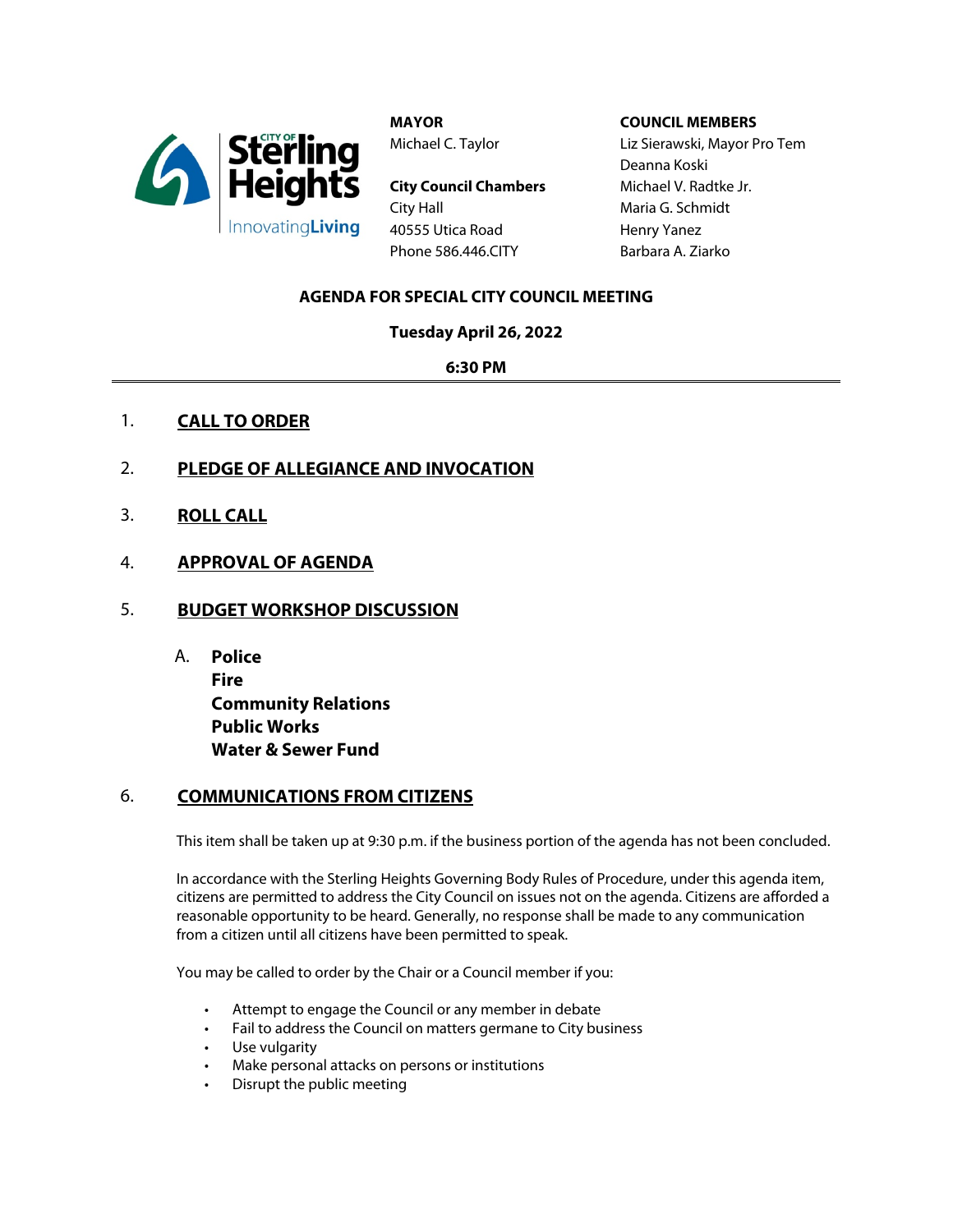Regular Meeting of City Council Tuesday April 26, 2022 Page 2

> If you are called to order, you will be required to take your seat until the Council determines whether you will be permitted to continue.

These rules are in place and will be followed to ensure order and civility.

## 7. **REPORTS FROM CITY ADMINISTRATION AND CITY COUNCIL**

#### 8. **UNFINISHED BUSINESS**

#### 9. **NEW BUSINESS**

### 10. **CLOSED SESSION PERMITTED UNDER ACT 267 OF 1976 - (roll call vote required)**

#### 11. **ADJOURN**

**Clerk of the Council**

**The City of Sterling Heights will provide necessary reasonable auxiliary aids and services to individuals with disabilities at the meeting upon 7 days notice to the Community Relations Department at 446- CITY.** 

**The backup information for this agenda is available on the City's website. Go to [www.sterling-heights.net](http://www.sterling-heights.net/) and click on City Council e-Packets.**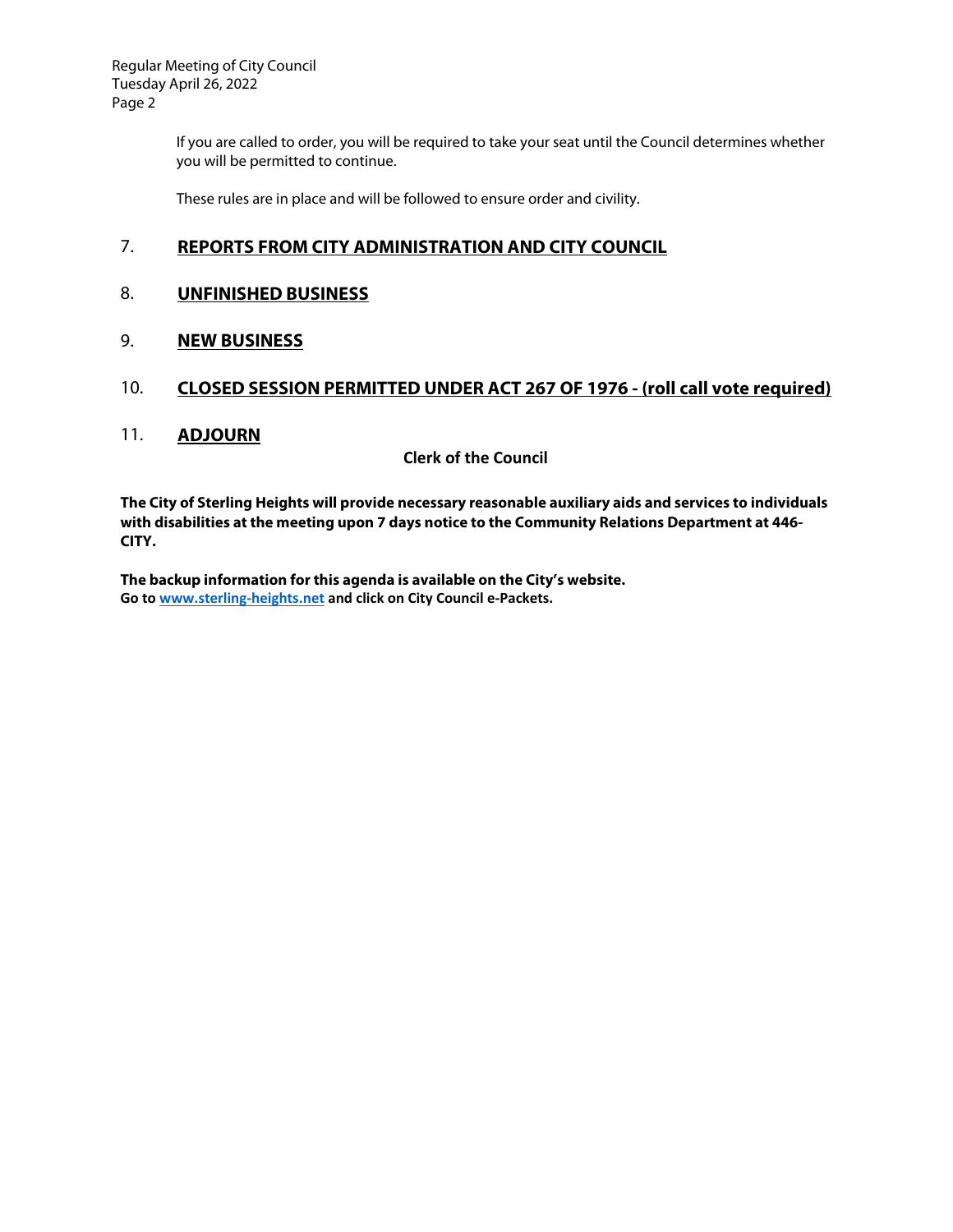

# **AGENDA STATEMENT**

## **BUDGET WORKSHOP DISCUSSION:**

Police Fire Community Relations Public Works Water & Sewer Fund

To access the Proposed 22/23 Budget, Click [here.](https://www.sterling-heights.net/DocumentCenter/View/11126/2022-23-Annual-Proposed-Budget-Book)

## **Suggested Action:**

The complete Proposed Annual Budget 2022/23 is available for viewing at the City Clerk's Office and Public Library.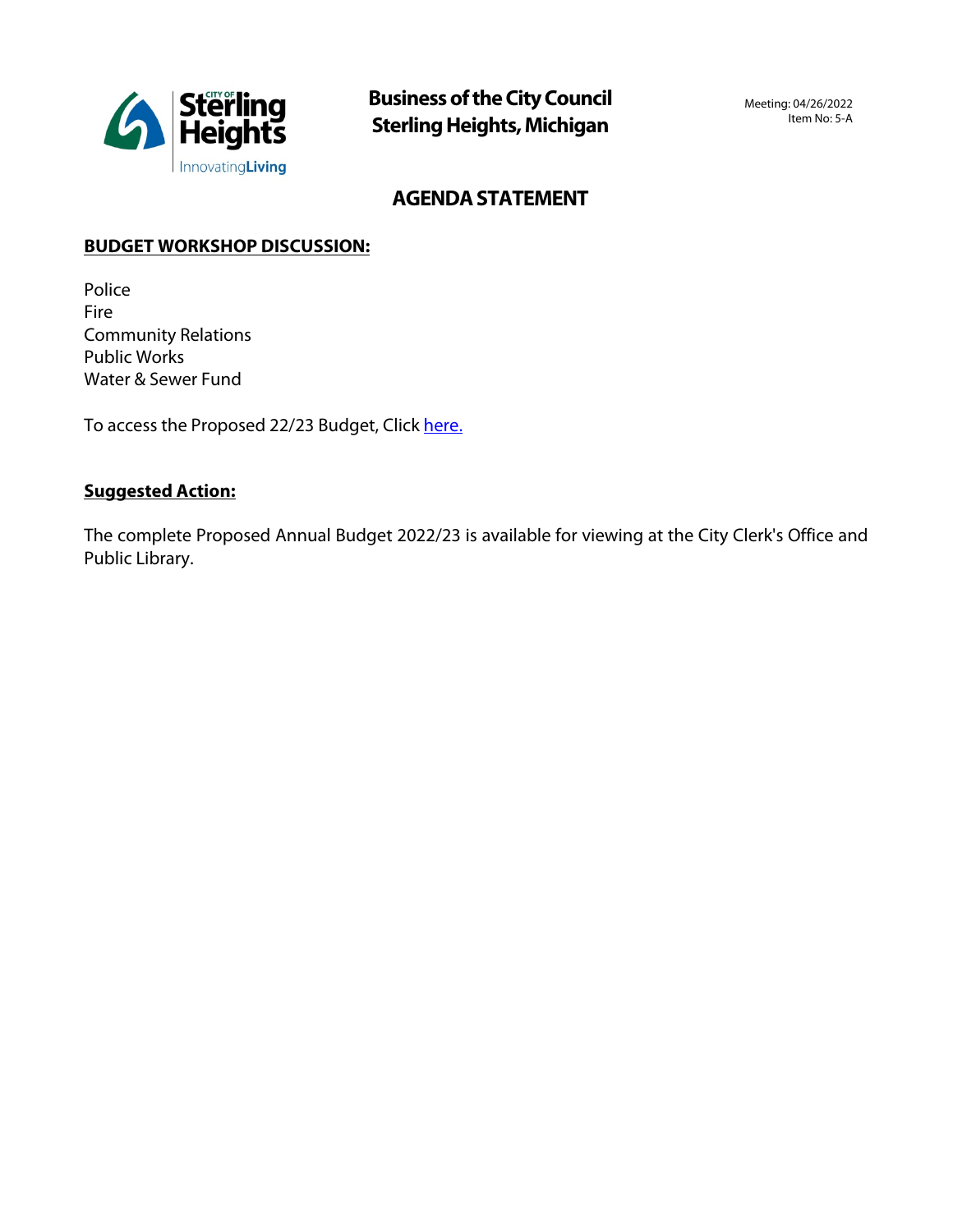

**MAYOR** Michael C. Taylor

City Council Chambers City Hall 40555 Utica Road Phone 586.446.CITY

#### COUNCIL MEMBERS

Liz Sierawski, Mayor Pro Tem Deanna Koski Michael V. Radtke Jr. Maria G. Schmidt Henry Yanez Barbara A. Ziarko

# SYNOPSIS FOR SPECIAL CITY COUNCIL MEETING

# Tuesday April 26, 2022

## 6:30 PM

- 1. CALL TO ORDER Mayor Taylor called the meeting to order at 6:30pm.
- 2. PLEDGE OF ALLEGIANCE AND INVOCATION
- 3. ROLL CALL Michael C. Taylor, Liz Sierawski, Deanna Koski, Michael V. Radtke Jr., Maria G. Schmidt, Barbara A. Ziarko. Absent: Henry Yanez
- 4. APPROVAL OF AGENDA Moved by Koski, Seconded by Ziarko, Resolved, to approve the agenda as presented. The motion carried 6/0.

## 5. BUDGET WORKSHOP DISCUSSION

- A. Police Fire Community Relations Public Works Water & Sewer Fund
- B. Budget Amendments

Moved by Radtke, Resolved, to remove the FLOCK Cameras from the budget. Motion failed for lack of support.

6. ADJOURN

Moved by Ziarko, Seconded by Schmidt, Resolved, to adjourn the meeting. The motion carried and the meeting was adjourned at 9:00 p.m.

**Clerk of the Council**